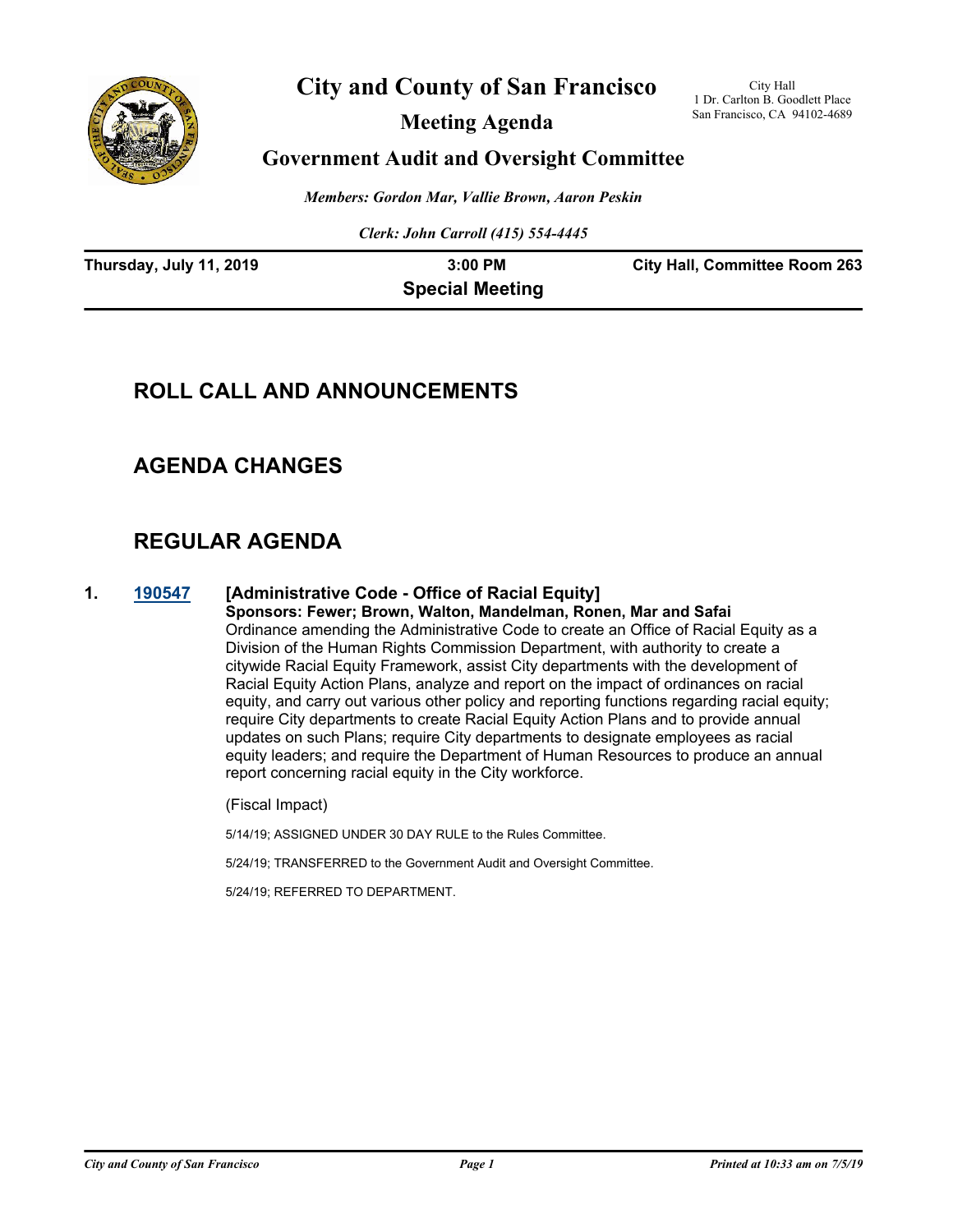#### **2. [190658](http://sfgov.legistar.com/gateway.aspx?m=l&id=34780) [Administrative Code - Ban on City-Funded Travel to and City Contracts Involving States With Restrictive Abortion Laws] Sponsors: Brown; Fewer, Stefani, Mandelman, Haney, Yee, Ronen, Walton, Safai, Mar and Peskin**

Ordinance amending the Administrative Code to prohibit City-funded travel to states that have enacted laws that prohibit abortion prior to the viability of the fetus, and to prohibit City contracting with companies headquartered in states that have enacted such laws, or where work on the contract would be performed in such states; and making technical amendments regarding the travel and contracting provisions of this ban, which also apply to the existing ban on City-funded travel to and City contracts involving states with laws that discriminate based on sexual orientation, gender identity, or gender expression.

6/4/19; ASSIGNED UNDER 30 DAY RULE to the Rules Committee.

6/13/19; REFERRED TO DEPARTMENT.

6/20/19; TRANSFERRED to the Government Audit and Oversight Committee.

## **3. [190549](http://sfgov.legistar.com/gateway.aspx?m=l&id=34671) [Business and Tax Regulations Code - Transient Occupancy Tax Exemption Increase]**

## **Sponsor: Peskin**

Ordinance amending the Business and Tax Regulations Code to increase the daily transient occupancy tax exemption amount from less than \$40 to less than \$52; to increase the weekly transient occupancy tax exemption amount from less than \$100 to less than \$130; and to require review in the September 2022 through September 2024 timeframe by the Controller of the exemption amounts for the purpose of considering adjustments in the amounts.

#### (Fiscal Impact)

5/14/19; ASSIGNED UNDER 30 DAY RULE to the Budget and Finance Sub-Committee.

5/16/19; REFERRED TO DEPARTMENT.

7/5/19; TRANSFERRED to the Government Audit and Oversight Committee.

## **4. [190735](http://sfgov.legistar.com/gateway.aspx?m=l&id=34857) [Memorandum of Understanding - Department of Children, Youth, and Their Families - San Francisco Community College District - Funding for Free City College Program]**

## **Sponsors: Mayor; Mar**

Resolution authorizing the Department of Children, Youth, and Their Families to enter into a Memorandum of Understanding with the San Francisco Community College District for the City to provide financial support to the Free City College program for the period between July 1, 2019, and June 30, 2029, subject to the budgetary and fiscal provisions of the Charter.

(Fiscal Impact; No Budget and Legislative Analyst Report)

6/25/19; RECEIVED AND ASSIGNED to the Government Audit and Oversight Committee.

7/2/19; TRANSFERRED to the Rules Committee.

7/3/19; TRANSFERRED to the Government Audit and Oversight Committee.

*The Chair intends to entertain a motion to refer this item to the full Board as a Committee Report for consideration on July 16, 2019.*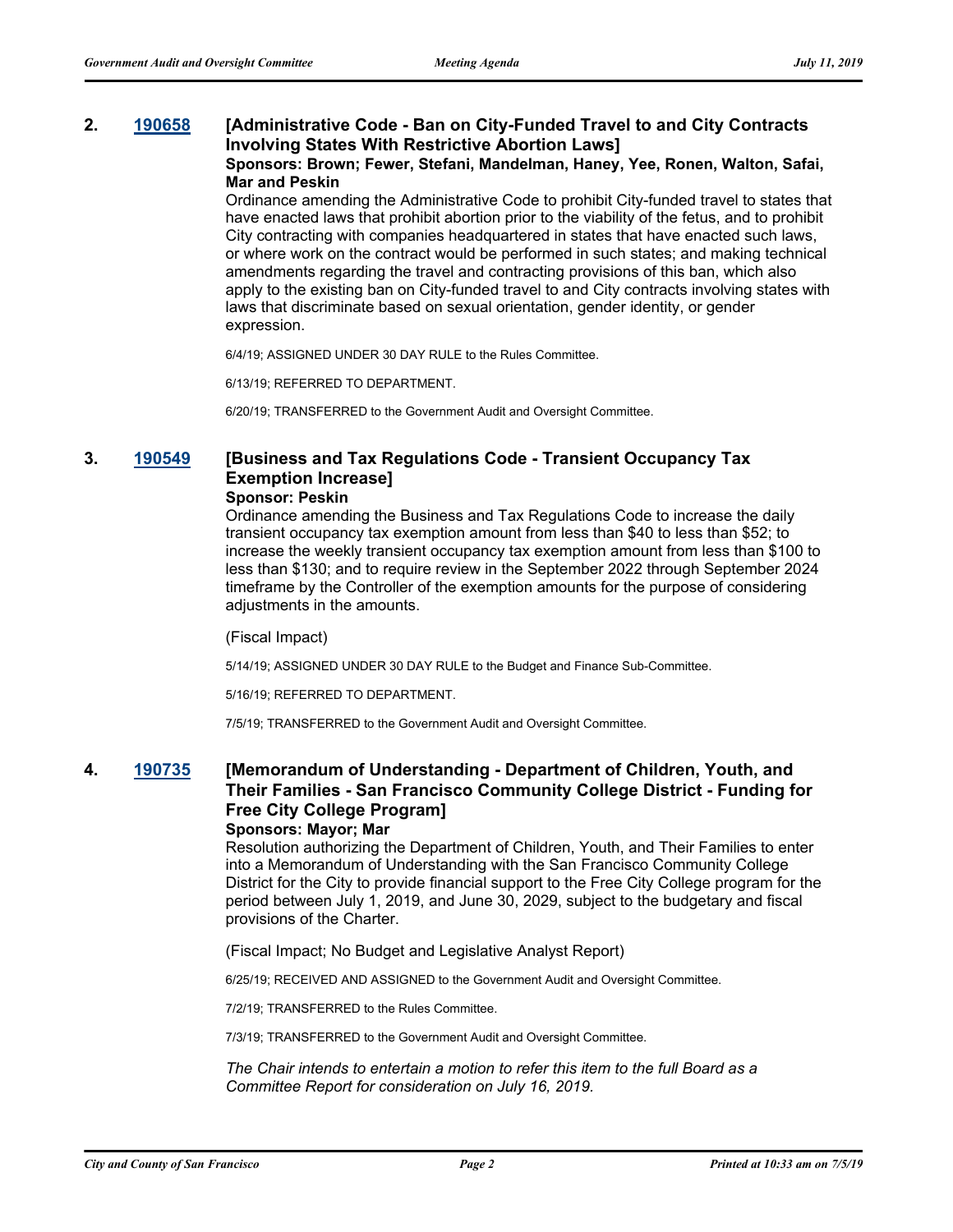# **ADJOURNMENT**

# **LEGISLATION UNDER THE 30-DAY RULE**

*NOTE: The following legislation will not be considered at this meeting. Board Rule 3.22 provides that when an Ordinance or Resolution is introduced which would CREATE OR REVISE MAJOR CITY POLICY, the Committee to which the legislation is assigned shall not consider the legislation until at least thirty days after the date of introduction. The provisions of this rule shall not apply to the routine operations of the departments of the City or when a legal time limit controls the hearing timing. In general, the rule shall not apply to hearings to consider subject matter when no legislation has been presented, nor shall the rule apply to resolutions which simply URGE action to be taken.*

*(There is no legislation pending under the 30-Day Rule.)*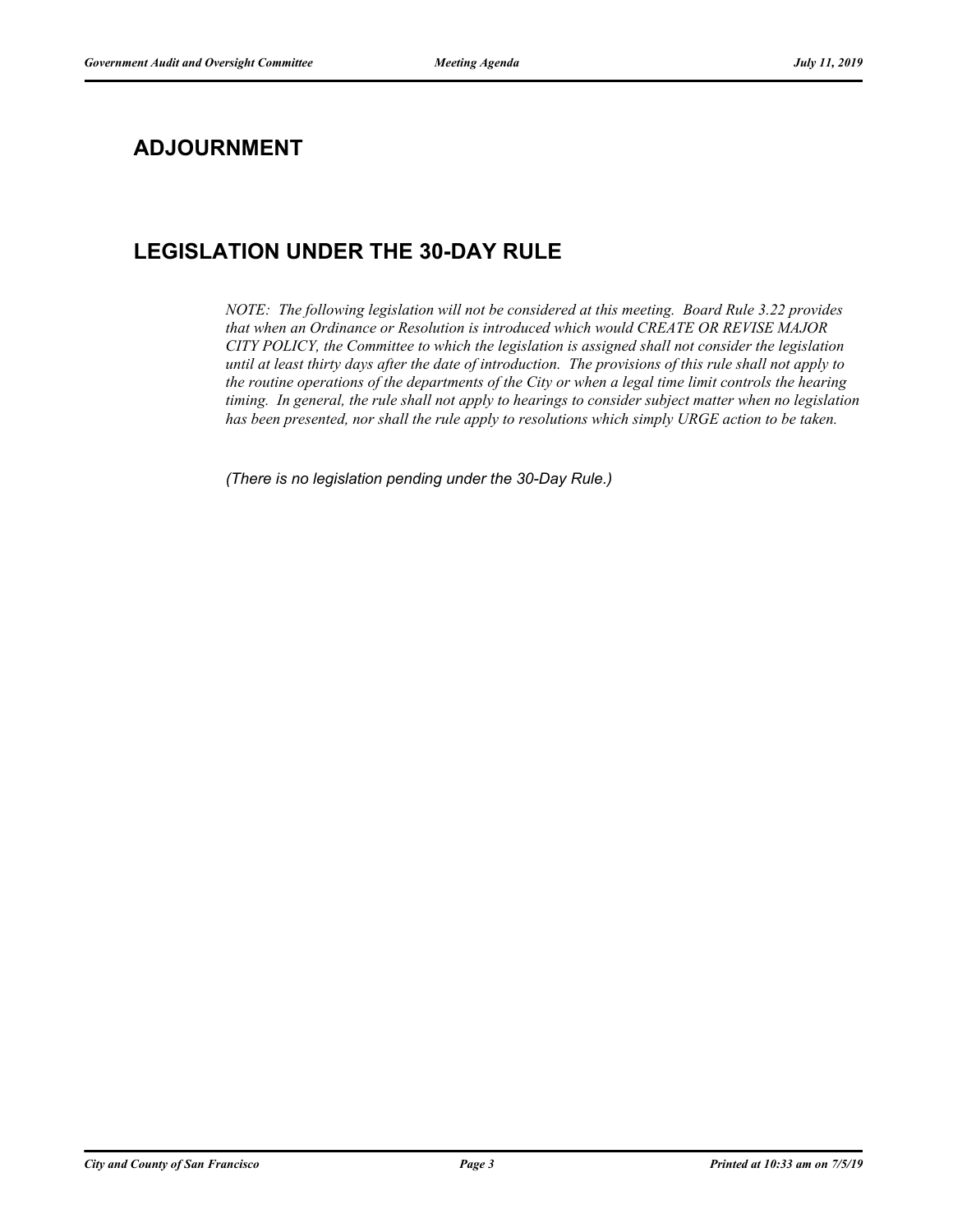## **Agenda Item Information**

Each item on the Consent or Regular agenda may include the following documents:

1) Legislation, 2) Budget and Legislative Analyst report,

3) Department or Agency cover letter and/or report, 4) Public correspondence

Items will be available for review at City Hall, 1 Dr. Carlton B. Goodlett Place, Room 244, Reception Desk.

## **Meeting Procedures**

The Board of Supervisors is the legislative body of the City and County of San Francisco. The Board has several standing committees where ordinances and resolutions are the subject of hearings at which members of the public are urged to testify. The full Board does not hold a second public hearing on measures which have been heard in committee.

Board procedures do not permit: 1) persons in the audience to vocally express support or opposition to statements by Supervisors or by other persons testifying; 2) ringing and use of cell phones, pagers, and similar sound-producing electronic devices; 3) bringing in or displaying signs in the meeting room; and 4) standing in the meeting room.

Each member of the public will be allotted the same maximum number of minutes to speak as set by the President or Chair at the beginning of each item or public comment, excluding City representatives, except that public speakers using interpretation assistance will be allowed to testify for twice the amount of the public testimony time limit. If simultaneous interpretation services are used, speakers will be governed by the public testimony time limit applied to speakers not requesting interpretation assistance. Members of the public who want a document placed on the overhead for display should clearly state such and subsequently remove the document when they want the screen to return to live coverage of the meeting.

IMPORTANT INFORMATION: The public is encouraged to testify at Committee meetings. Persons unable to attend the meeting may submit to the City, by the time the proceedings begin, written comments regarding the agenda items. These comments will be made a part of the official public record and shall be brought to the attention of the Board of Supervisors. Written communications should be submitted to the Clerk of the Board or Clerk of the Committee: 1 Dr. Carlton B. Goodlett Place, Room 244, San Francisco, CA 94102. Communications not received prior to the hearing may be delivered to the Clerk of the Board or Clerk of the Committee at the hearing and you are encouraged to bring enough copies for distribution to all of its members.

LAPTOP COMPUTER FOR PRESENTATIONS: Contact City Hall Media Services at (415) 554-7490 to coordinate the use of the laptop computer for presentations. Presenters should arrive 30 minutes prior to the meeting to test their presentations on the computer.

COPYRIGHT: System content that is broadcasted live during public proceedings is secured by High-bandwidth Digital Content Protection (HDCP), which prevents copyrighted or encrypted content from being displayed or transmitted through unauthorized devices. Members of the public who utilize chamber digital, audio and visual technology may not display copyrighted or encrypted content during public proceedings.

AGENDA PACKET: Available for review in the Office of the Clerk of the Board, City Hall, 1 Dr.Carlton B Goodlett Place, Room 244, or on the internet at http://www.sfbos.org/meetings. Meetings are cablecast on SFGovTV, the Government Channel 26. For DVD copies and scheduling call (415) 554-4188.

LANGUAGE INTERPRETERS: Requests must be received at least 48 hours in advance of the meeting to help ensure availability. Contact Peggy Nevin at (415) 554-5184. AVISO EN ESPAÑOL: La solicitud para un traductor debe recibirse antes de mediodía de el viernes anterior a la reunion. Llame a Peggy Nevin at (415) 554-5184. Paunawa: Ang mga kahilingan ay kailangang matanggap sa loob ng 48 oras bago mag miting upang matiyak na matutugunan ang mga hiling. Mangyaring tumawag ka sa (415) 554-5184.